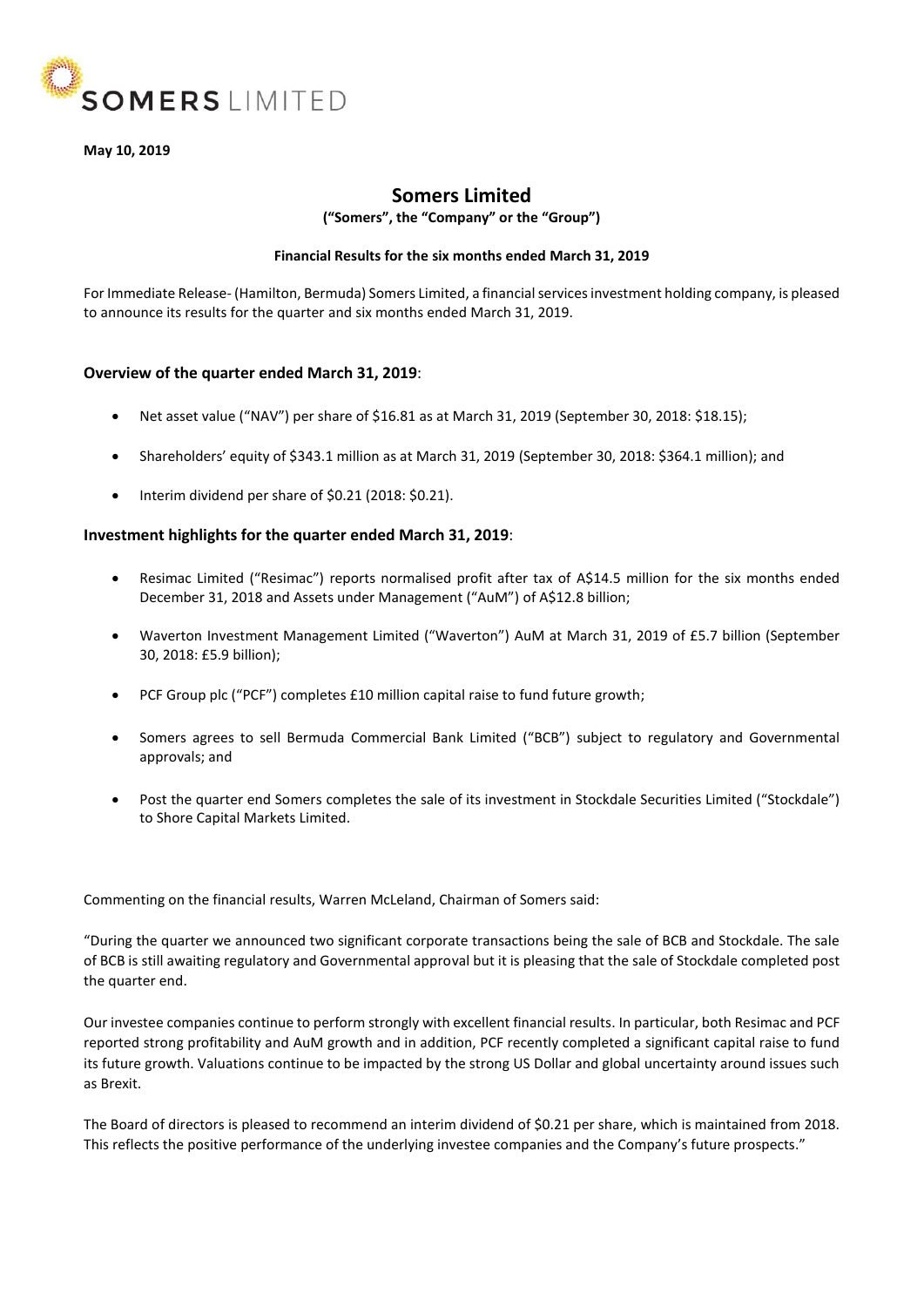

## **Summary of Somers' results for the six months ended March 31, 2019**

#### **Introduction**

During the March quarter, Somers recorded a net loss of \$3.6 million (2018: net income of \$18.5 million). The year to date net loss is \$20.4 million (2018: net income of \$34.0 million). The loss per share for the six month period was \$1.01 (2018: earnings per share of \$1.73). The Company's net asset value per share was \$16.81 as at March 31, 2019 (September 30, 2018: \$18.15).

During the quarter there was an \$8.6 million loss on the Company's investment portfolio (2018: gain of \$16.4 million). This increased the year to date investment losses to \$18.9 million (2018: gain of \$30.9 million). Investment gains and losses result from changes in the valuations of the Company's investments and the year to date loss was principally due to decreased valuations of the Company's holdings in Waverton, BCB and PCF.

Net foreign exchange gains were \$3.7 million for the quarter (six month year to date exchange losses were \$1.7 million). As at March 31, 2019, 73.5% of Somers' investment portfolio is denominated in foreign currencies, primarily Sterling and the Australian Dollar and the main driver of the Q2 currency gains was the 2.1% appreciation of Sterling versus the Dollar while the Australian Dollar appreciated by 0.8%. These exchange gains were primarily unrealised.

Total assets were \$404.2 million at March 31, 2019 (September 30, 2018: \$407.3 million). The investment portfolio was \$401.7 million as at March 31, 2019 (September 30, 2018: \$403.0 million) with equity investments (\$393.3 million) accounting for 97.9% of this total. Within investments, Resimac at \$132.8 million, BCB at \$84.0 million, Waverton at \$71.1 million and PCF at \$56.6 million together represent 85.8% of total investments.

#### **Borrowings**

Total bank borrowings were \$59.1 million at March 31, 2019 (September 30, 2018: \$41.5 million).

## **Shareholders' Equity**

Shareholders' equity ended the period at \$343.1 million (September 30, 2018: \$364.1 million). Dividends paid in January 2019 amounted to \$5.8 million of which \$5.5 million were reinvested, under the dividend reinvestment plan, through the issuance of 357,666 shares, resulting in an increase in the number of issued shares to 20,415,183 as at March 31, 2019.

Somers' share price ended the period at \$15.50, a discount of 7.8% to the Company's NAV per share.

#### **Dividend**

The Company's Board has resolved to pay an interim dividend of \$0.21 a share (2018: \$0.21). The record date for the dividend will be July 17, 2019 and the payment date will be July 29, 2019.

## **Directors and Officers Interest in Somers' Share Capital**

At March 31, 2019 the Directors and Officers of the Company and their related interests had combined interests totalling 142,810 common shares out of 20,415,183 common shares in issue on that date. No rights to subscribe to shares or debt securities in the Company have been granted to, or exercised by, any Director or Officer of the Company during the quarter.